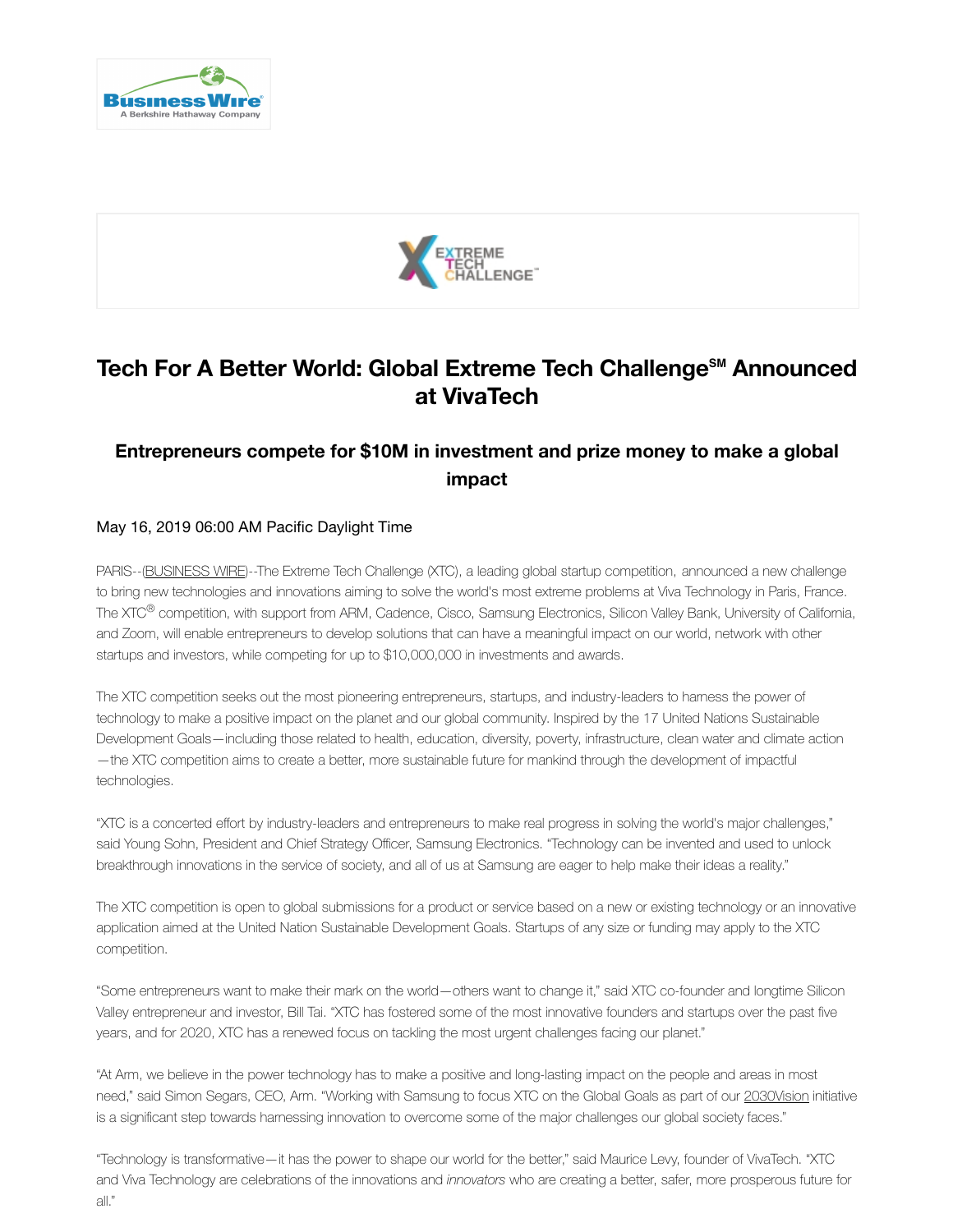In addition to their product or service, startups participating in the XTC competition will be required to submit a 5-minute video that describes their technology, and the positive impact it will make towards achieving one or several of the UN's Sustainable Development Goals. Early submissions are encouraged to be eligible for partner services and a chance to receive invitations to regional VIP events.

The Top 10 Global Finalists will be announced in April 2020, with the three overall winners announced at VivaTech in Paris, France in May 2020. The top three finalists will be awarded a simple agreement for future equity (SAFE) note, with the first-place winner receiving \$1,000,000, the second-place winner receiving \$250,000, and the third-place winner receiving \$100,000.

The XTC 2020 international submission platform is now available through the XTC website. See the Official Rules on the extremetechchallenge.org website for all of the XTC competition requirements.

## **About Extreme Tech Challenge**

Extreme Tech Challenge is a nonprofit public benefit corporation whose mission is to promote education and science by nurturing the global entrepreneurial ecosystem through supporting technologies to address the world's biggest problems. The Extreme Tech Challenge™ competition brings together startups, businesses, non-governmental organizations (NGOs), and world leaders to bring solutions that address the challenges facing humanity and our planet.

**Contacts** Damon Lavrinc press@extremetechchallenge.org